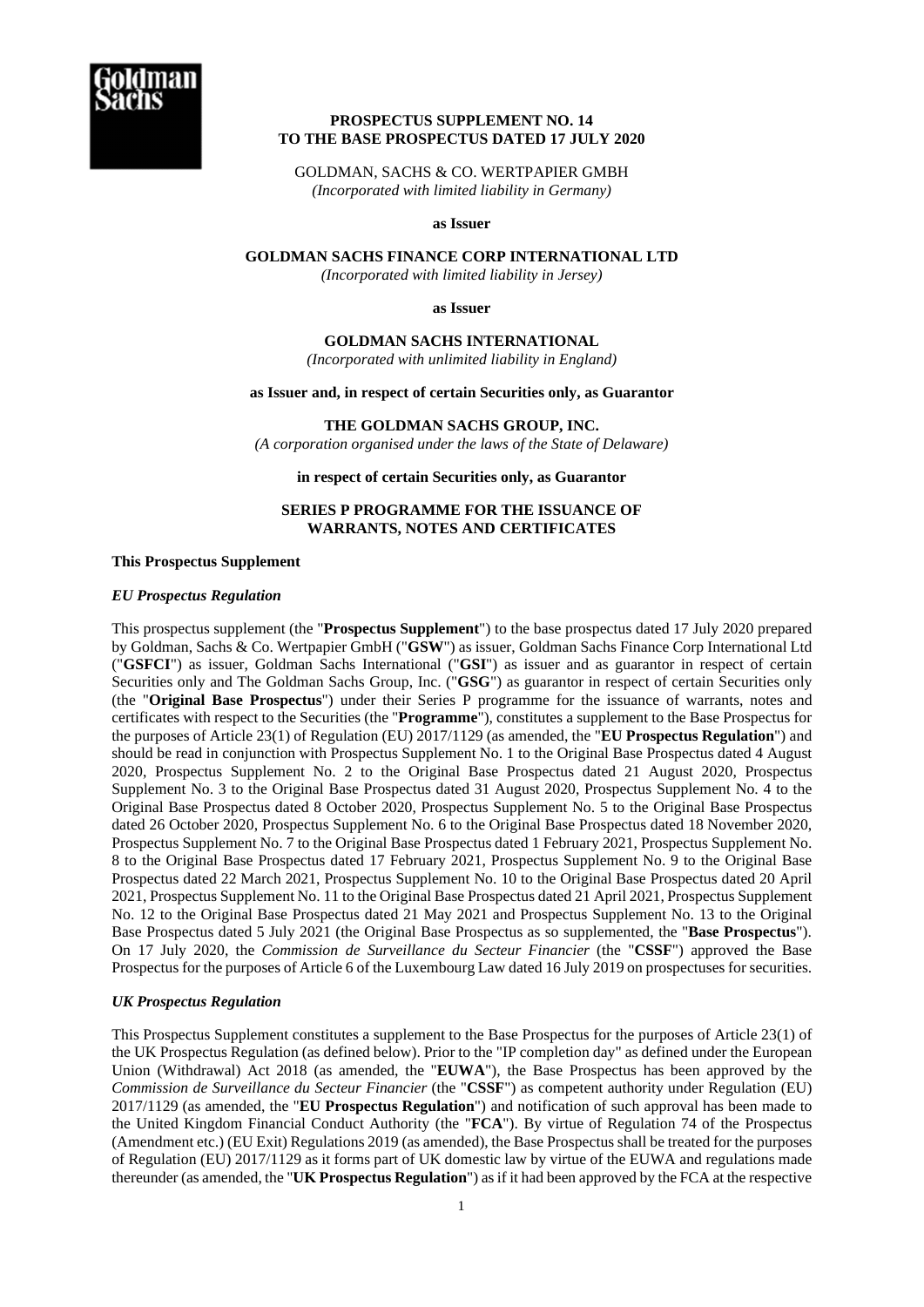times when the Original Base Prospectus and each of the above-referenced Prospectus Supplements were approved by the CSSF. Such approval relates only to Securities which are to be admitted to trading on a UK regulated market for the purposes of Regulation (EU) No.600/2014 as it forms part of UK domestic law by virtue of the EUWA (as amended, "**UK MiFIR**") and/or which are to be offered to the public in the United Kingdom. This Prospectus Supplement has been approved by the FCA, as competent authority under the UK Prospectus Regulation. The FCA only approves this Prospectus Supplement as meeting the standards of completeness, comprehensibility and consistency imposed by the UK Prospectus Regulation. Such approval by the FCA should not be considered as an endorsement of the Issuers or the quality of the Securities that are the subject of the Base Prospectus and this Prospectus Supplement. Investors should make their own assessment as to the suitability of investing in the Securities.

Terms defined in the Base Prospectus have the same meaning when used in this Prospectus Supplement unless otherwise defined herein. This Prospectus Supplement shall form part of and be read in conjunction with the Base Prospectus.

## **Right of withdrawal**

#### *EU Prospectus Regulation*

**In accordance with Article 23(2a) of the EU Prospectus Regulation, investors in the European Economic Area who have already agreed to purchase or subscribe for Securities issued under the Programme before this Prospectus Supplement is published and where the Securities have not yet been delivered to them at the time when the significant new factor, material mistake or material inaccuracy to which this Prospectus Supplement relates, arose or was noted, where the Securities are affected by the significant new factor, material mistake or material inaccuracy to which this Prospectus Supplement relates, have the right, exercisable until 20 July 2021, which is three working days after the publication of this Prospectus Supplement, to withdraw their acceptances. Investors may contact the relevant Authorised Offeror(s) (as set out in the Final Terms of the relevant Securities) should they wish to exercise such right of withdrawal.** 

#### **Responsibility**

Each of GSI, GSW, GSFCI and GSG accepts responsibility for the information given in this Prospectus Supplement and confirms that, to the best of their knowledge, the information contained in this Prospectus Supplement is in accordance with the facts and that this Prospectus Supplement makes no omission likely to affect its import.

### **Purpose of this Prospectus Supplement**

The purpose of this Prospectus Supplement is to make certain changes to (a) incorporate by reference GSG's 13 July 2021 Form 8-K (as defined below), and (b) make certain changes to the information in the "Documents Incorporated by Reference" and "General Information" sections of the Base Prospectus.

This Prospectus Supplement will be available on the website of the Luxembourg Stock Exchange at *[www.bourse.lu](http://www.bourse.lu/)* and the Financial Conduct Authority at *<https://marketsecurities.fca.org.uk/>*.

### **Information being supplemented**

#### *Incorporation by reference*

This Prospectus Supplement supplements the Base Prospectus by incorporating by reference the Current Report on Form 8-K dated 13 July 2021 of The Goldman Sachs Group, Inc. ("**GSG's 13 July 2021 Form 8-K**") as published by the U.S. Securities and Exchange Commission ("**SEC**") on 13 July 2021.

A copy of GSG's 13 July 2021 Form 8-K has been filed with the CSSF in its capacity as competent authority under the Luxembourg Law.

GSG's 13 July 2021 Form 8-K shall be deemed to update and, where applicable, supersede any information contained in the Base Prospectus, or any documents incorporated by reference therein.

### **Amendments and updates to certain information in the Base Prospectus**

The Base Prospectus, as supplemented prior to this Prospectus Supplement, is amended and supplemented as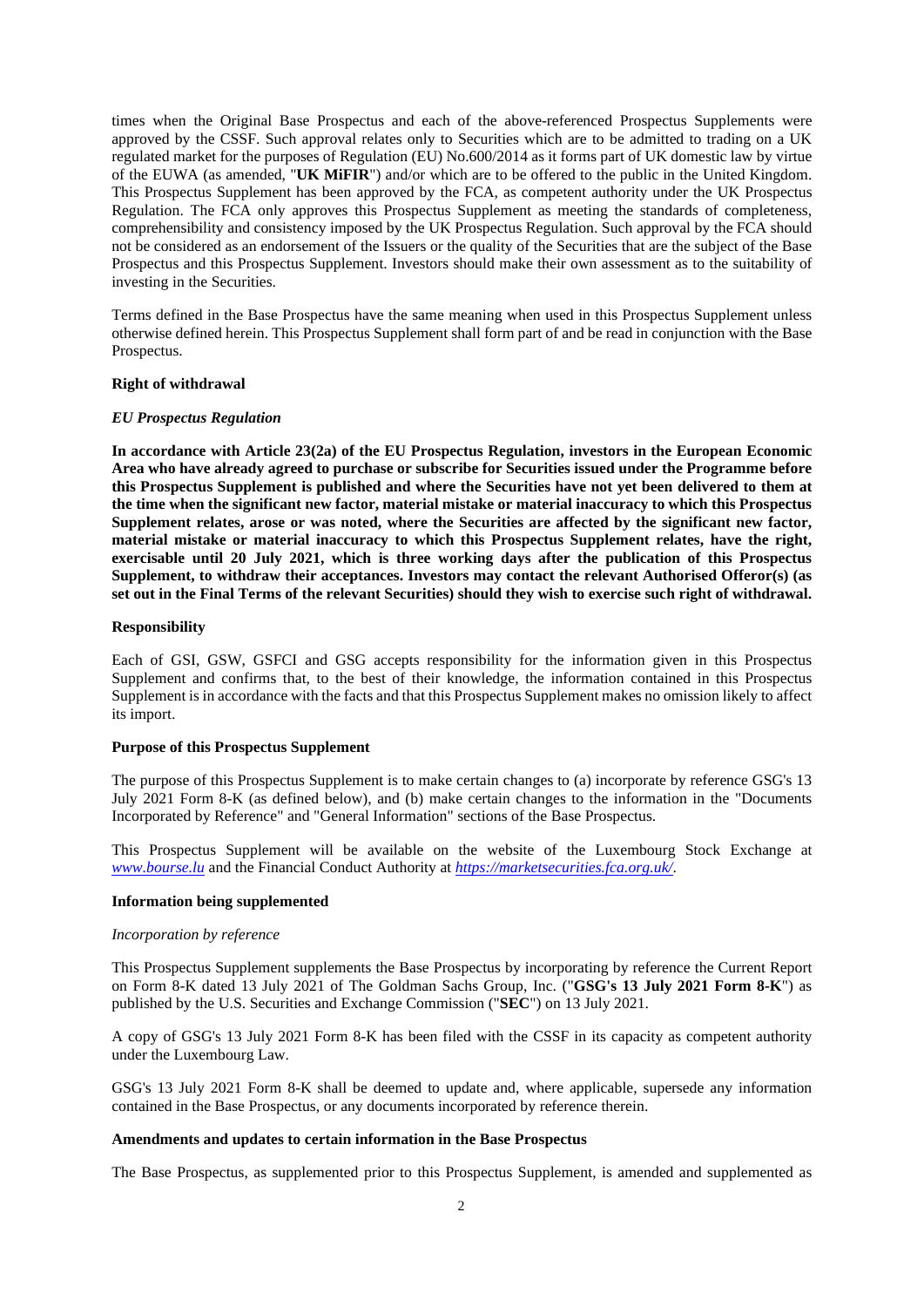follows:

#### $\mathbf{1}$ . **Amendments to the section entitled "Documents Incorporated by Reference"**

The information in the section entitled "Documents Incorporated by Reference" is amended and supplemented by deleting sub-section 4 entitled "The Goldman Sachs Group, Inc." on pages 108 to 110 of the Original Base Prospectus, and replacing it with the following:

# "4. **The Goldman Sachs Group, Inc.**

GSG files documents and information with the SEC. The following documents, which have previously been published and filed with the SEC, shall be deemed to be incorporated by reference in, and to form part of, this Base Prospectus:

- (a) the Current Report on Form 8-K dated 13 July 2021 of The Goldman Sachs Group, Inc. ("**GSG's 13 July 2021 Form 8-K**"), including Exhibit 99.1 ("**Exhibit 99.1 to GSG's 13 July 2021 Form 8-K**") as published by the SEC on 13 July 2021; (accessible on website [https://www.goldmansachs.com/investor-relations/financials/8k/2021/8k-07-13-21.pdf\)](https://www.goldmansachs.com/investor-relations/financials/8k/2021/8k-07-13-21.pdf);
- (b) The Quarterly Report on Form 10-Q for the first fiscal quarter ended 31 March 2021 of the Goldman Sachs Group, Inc. ("**GSG's 2021 First Quarter Form 10-Q**"), as filed with the SEC on 3 May 2021 [https://www.goldmansachs.com/investor](https://www.goldmansachs.com/investor-relations/financials/10q/2021/first-quarter-2021-10-q.pdf)[relations/financials/10q/2021/first-quarter-2021-10-q.pdf;](https://www.goldmansachs.com/investor-relations/financials/10q/2021/first-quarter-2021-10-q.pdf)
- (c) the Current Report on Form 8-K dated 14 April 2021 for the first fiscal quarter ended 31 March 2021 of The Goldman Sacks Group Inc. ("**GSG's 14 April 2021 Form 8-K**") including Exhibit 99.1 ("**Exhibit 99.1 to GSG's 14 April 2021 Form 8-K**") as filed with the SEC on 14 April 2021 (accessible on website [https://www.goldmansachs.com/investor-relations/financials/8k/2021/8k-04-14-21.pdf\)](https://www.goldmansachs.com/investor-relations/financials/8k/2021/8k-04-14-21.pdf);
- (d) the Proxy Statement relating to GSG's 2021 Annual Meeting of Shareholders on 29 April 2021 ("**GSG's 2021 Proxy Statement**"), as filed with the SEC on 19 March 2020 (accessible on website [https://www.goldmansachs.com/investor](https://www.goldmansachs.com/investor-relations/financials/current/proxy-statements/2021-proxy-statement-pdf.pdf)[relations/financials/current/proxy-statements/2021-proxy-statement-pdf.pdf\)](https://www.goldmansachs.com/investor-relations/financials/current/proxy-statements/2021-proxy-statement-pdf.pdf);
- (e) the Annual Report on Form 10-K for the fiscal year ended 31 December 2020 of The Goldman Sachs Group, Inc. ("**GSG's 2020 Form 10-K**"), containing financial statements relating to the fiscal years ended 31 December 2020, 31 December 2019 and 31 December 2018, including Exhibit 21.1, as filed with the U.S. Securities and Exchange Commission on 19 February 2021 (accessible on website [https://www.goldmansachs.com/investor](https://www.goldmansachs.com/investor-relations/financials/current/10k/2020-10-k.pdf)[relations/financials/current/10k/2020-10-k.pdf\)](https://www.goldmansachs.com/investor-relations/financials/current/10k/2020-10-k.pdf);
- (f) the Current Report on Form 8-K dated 19 January 2021 of The Goldman Sachs Group Inc ("**GSG's 19 January 2021 Form 8-K**"), including Exhibit 99.1 ("**Exhibit 99.1 to GSG's 19 January 2021 Form 8-K**") as filed with the SEC on 19 January 2021 (accessible on website [https://www.goldmansachs.com/investor-relations/financials/current/8k/8k-01-](https://www.goldmansachs.com/investor-relations/financials/current/8k/8k-01-19-21.pdf) [19-21.pdf\)](https://www.goldmansachs.com/investor-relations/financials/current/8k/8k-01-19-21.pdf);
- (g) the Quarterly Report on Form 10-Q for the third fiscal quarter ended 30 September 2020 of The Goldman Sachs Group, Inc. ("**GSG's 2020 Third Quarter Form 10-Q**"), as filed with the SEC on 30 October 2020 (accessible on website <https://www.goldmansachs.com/investor-relations/redirects/third-quarter-2020-10-q.html> );
- (h) the Current Report on Form 8-K dated 22 October 2020 of The Goldman Sachs Group, Inc. ("**GSG's 22 October 2020 Form 8-K**"), including Exhibit 99.1 ("**Exhibit 99.1 to GSG's 22 October 2020 Form 8-K**") as published by the SEC on 22 October 2020; (accessible on website [https://www.goldmansachs.com/investor-relations/redirects/8k-10-22-20.html\)](https://www.goldmansachs.com/investor-relations/redirects/8k-10-22-20.html);
- (i) the Current Report on Form 8-K dated 14 October 2020 of The Goldman Sachs Group, Inc. ("**GSG's 14 October 2020 Form 8-K**"), including Exhibit 99.1 ("**Exhibit 99.1 to**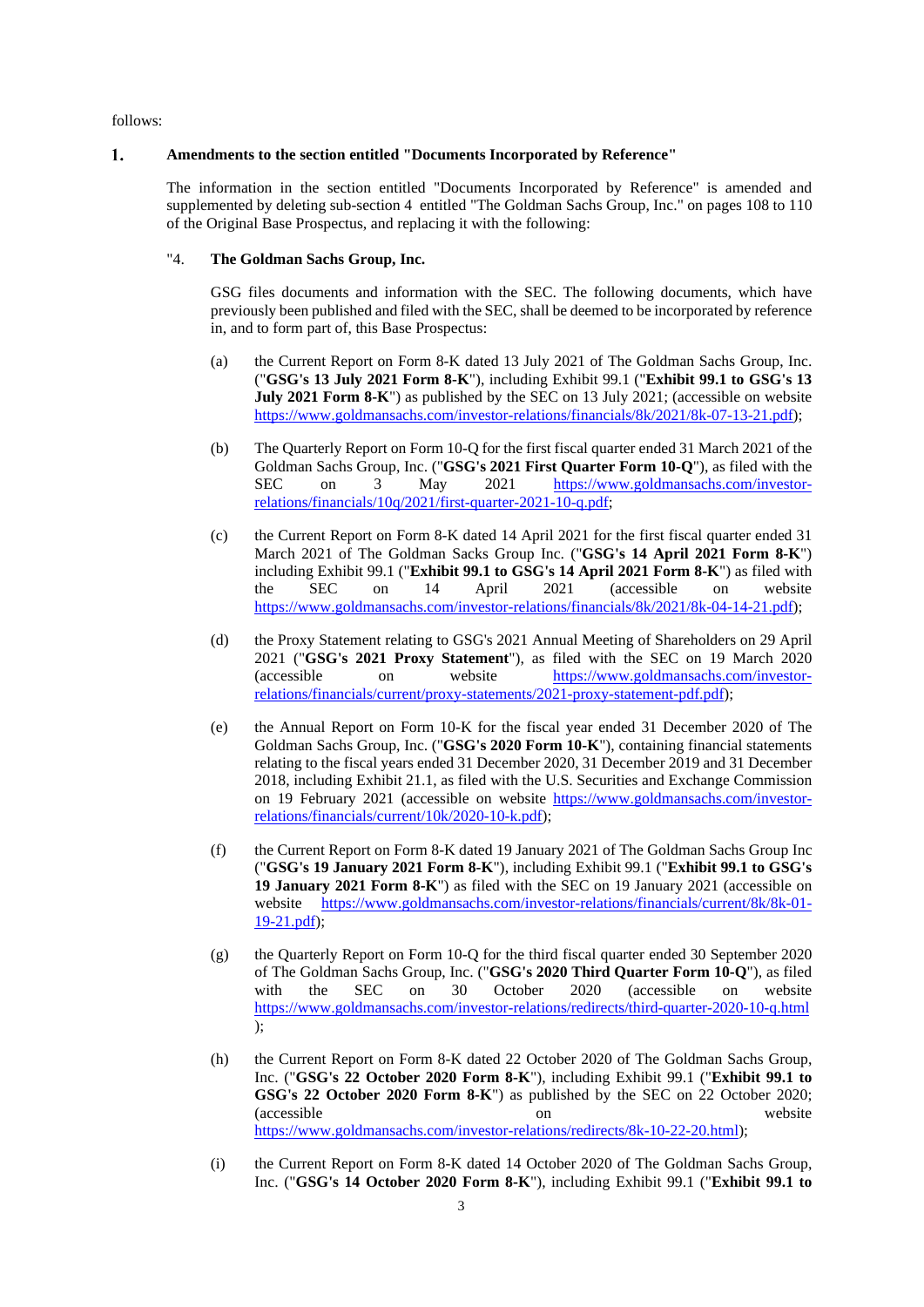**GSG's 14 October 2020 Form 8-K**") as published by the SEC on 14 October 2020; (accessible on website [https://www.goldmansachs.com/investor-relations/redirects/8k-10-14-20.html\)](https://www.goldmansachs.com/investorrelations/redirects/8k101420.html);

- (j) the Quarterly Report on Form 10-Q for the second fiscal quarter ended 30 June 2020 of the Goldman Sachs Group, Inc. ("**GSG's 2020 Second Quarter Form 10-Q**"), as filed with the SEC on 6 August 2020; (accessible on website [https://www.goldmansachs.com/investor-relations/financials/current/10q/second-quarter-](https://www.goldmansachs.com/investor-relations/financials/current/10q/second-quarter-2020-10-q.pdf)[2020-10-q.pdf\)](https://www.goldmansachs.com/investor-relations/financials/current/10q/second-quarter-2020-10-q.pdf);
- (k) the Current Report on Form 8-K dated 24 July 2020 of The Goldman Sachs Group Inc. ("**GSG's 24 July 2020 Form 8-K**") including Exhibit 99.1 ("**Exhibit 99.1 to GSG's 24 July 2020 Form 8-K**") as filed with the SEC on 24 July 2020; (accessible on [https://www.goldmansachs.com/investor-relations/financials/current/8k/8k-07-24-20.pdf\)](https://www.goldmansachs.com/investor-relations/financials/current/8k/8k-07-24-20.pdf) ;
- (l) the Current Report on Form 8-K dated 15 July 2020 for the second fiscal quarter ended 30 June 2020 of The Goldman Sachs Group Inc. ("**GSG's 15 July 2020 Form 8-K**") including Exhibit 99.1 ("**Exhibit 99.1 to GSG's 15 July 2020 Form 8-K**") as filed with the SEC on 15 July 2020; (accessible on [https://www.goldmansachs.com/investor-relations/financials/current/8k/8k-07-15-20.pdf\)](https://www.goldmansachs.com/investor-relations/financials/current/8k/8k-07-15-20.pdf) ;
- (m) the Quarterly Report on Form 10-Q for the first fiscal quarter ended 31 March 2020 of the Goldman Sachs Group, Inc. ("**GSG's 2020 First Quarter Form 10-Q**"), as filed with the SEC on 30 April 2020 2020; (accessible on [https://www.goldmansachs.com/investor-relations/redirects/10-q-2020-1q\)](https://www.goldmansachs.com/investor-relations/redirects/10-q-2020-1q);
- (n) the Proxy Statement relating to GSG's 2020 Annual Meeting of Shareholders on 30 April 2020 ("**GSG's 2020 Proxy Statement**"), as filed with the SEC on 20 March 2020; (accessible on [https://www.goldmansachs.com/investor-relations/redirects/2020-proxy-statement-pdf\)](https://www.goldmansachs.com/investorrelations/redirects/2020proxystatementpdf); and
- (o) the Annual Report on Form 10-K for the fiscal year ended 31 December 2019 of The Goldman Sachs Group, Inc. ("**GSG's 2019 Form 10-K**"), containing financial statements relating to the fiscal years ended 31 December 2019 and 31 December 2018, including Exhibit 21.1, as filed with the SEC on 21 February 2020; (accessible on [https://www.goldmansachs.com/investor-relations/redirects/2019-10K\)](https://www.goldmansachs.com/investor-relations/redirects/2019-10K).

The following table indicates where information required by the PR Regulation is to be disclosed in, and incorporated by reference into, this Base Prospectus can be found in the documents referred to above:

| Information required by the PR Regulation                                                              | Document/Location                                                                  |
|--------------------------------------------------------------------------------------------------------|------------------------------------------------------------------------------------|
| Risk factors relating to GSG ( <i>Annex 6, Section 3, Item</i><br>3.1 of the PR Regulation)            | GSG's $2020$ Form $10-K$ (pp.<br>$26-51$ , equivalent to pp. 29-<br>54 in the PDF) |
| <b>Information about GSG</b>                                                                           |                                                                                    |
| History and development of the company ( <i>Annex 6</i> ,<br>Section 4, Item 4.1 of the PR Regulation) | GSG's 2020 Form $10-K(p, 1)$                                                       |
| <b>Business overview</b>                                                                               |                                                                                    |
| GSG's principal activities ( <i>Annex 6, Section 5, Item 5.1</i><br>of the PR Regulation)              | GSG's $2020$ Form 10-K (pp.<br>$1-5, 120$                                          |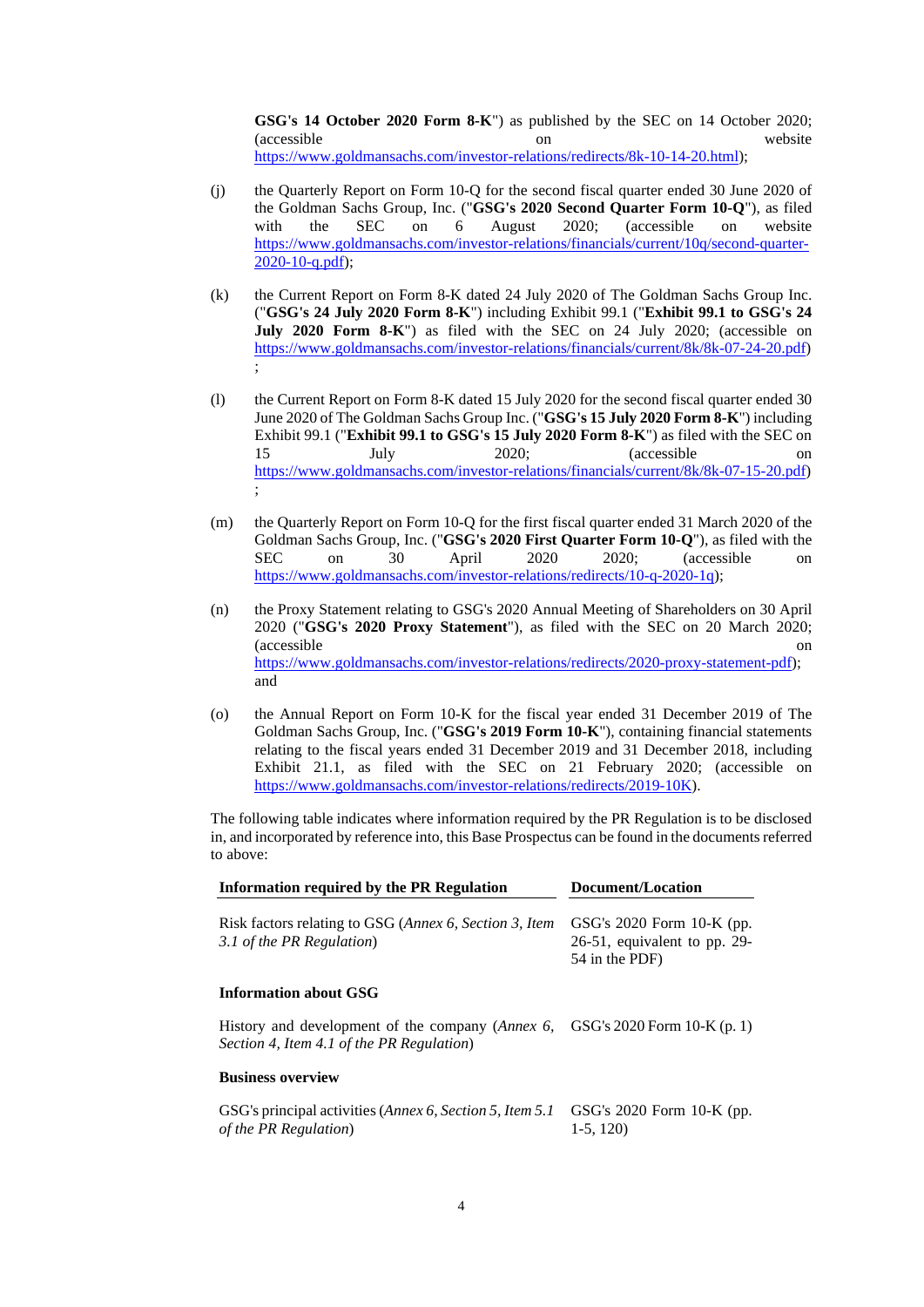| GSG's principal markets (Annex 6, Section 5, Item<br>5.1.1 (c) of the PR Regulation)                                                                                                                      | GSG's 2020 Form 10-K (pp.<br>1-8, 52, 54-55, 200-201)            |
|-----------------------------------------------------------------------------------------------------------------------------------------------------------------------------------------------------------|------------------------------------------------------------------|
| Organisational Structure (Annex 6, Section 6, Items 6.1<br>and 6.2 of the PR Regulation)                                                                                                                  | GSG's 2020 Form 10-K (pp.<br>32-33, Exhibit 21.1)                |
| Trend information (Annex 6, Section 7, Items 7.1 and<br>7.2 of the PR Regulation)                                                                                                                         | GSG's 13 July 2021 Form 8-<br>K (Exhibit 99.1)                   |
|                                                                                                                                                                                                           | GSG's 2020 Third Quarter<br>Form 10-Q (pp. 99-160)               |
|                                                                                                                                                                                                           | Exhibit 99.1 to GSG's 22<br>October 2020 Form 8-K (pp.<br>$5-6)$ |
|                                                                                                                                                                                                           | Exhibit 99.1 to GSG's 14<br>April 2021 Form 8-K                  |
|                                                                                                                                                                                                           | GSG's 2020 Form 10-K (pp.<br>53-111)                             |
|                                                                                                                                                                                                           | GSG's 2020 Second Quarter<br>Form 10-Q (pp. 99-160)              |
| Expected financing of GSG's activities (Annex 6, Item<br>4, Item 4.1.8 of the PR Regulation)                                                                                                              | GSG's 2020 Form 10-K (pp.<br>116-119, 144-158)                   |
| Administrative, management and supervisory bodies,<br>including conflicts of interest (Annex 6, Section 9,<br>Items 9.1 and 9.2 of the PR Regulation)                                                     | GSG's 2021 Proxy Statement<br>$(pp. 1, 5, 9-30, 91-94)$          |
| Beneficial owners of more than five per cent. (Annex<br>6, Section 10, Item 10.1 of the PR Regulation)                                                                                                    | GSG's 2021 Proxy Statement<br>(p. 97)                            |
| <b>Financial information</b>                                                                                                                                                                              |                                                                  |
| Audited historical financial information for the fiscal<br>years ended 31 December 2020, 31 December 2019,<br>and 31 December 2018 (Annex 6, Section 11, Items<br>11.1.1 and 11.1.5 of the PR Regulation) | GSG's 2020 Form 10-K (pp.<br>$105 - 218$                         |
| Audit report (Annex 6, Section 11, Item 11.1.1<br>of the PR Regulation)                                                                                                                                   | GSG's 2020 Form 10-K (p.<br>$113-115$                            |
| Balance sheet (Annex 6, Section 11, Item<br>11.1.5 of the PR Regulation)                                                                                                                                  | GSG's 2020 Form 10-K (p.<br>117)                                 |
| Income statement (Annex 6, Section 11, Item<br>11.1.5 of the PR Regulation)                                                                                                                               | GSG's 2020 Form 10-K (p.<br>116)                                 |
| Cash flow statement (Annex 6, Section 11,<br>Item 11.1.5 of the PR Regulation)                                                                                                                            | GSG's 2020 Form 10-K (p.<br>119)                                 |
| Accounting policies and explanatory notes<br>(Annex 6, Section 11, Item 11.1.5 of the PR<br>Regulation)                                                                                                   | GSG's 2020 Form 10-K (pp.<br>55-57, 120-218)                     |
| Unaudited interim and other financial information<br>(Annex 6, Section 11, Item 11.2.1 of the PR<br>Regulation)                                                                                           | GSG's 2020 Third Quarter<br>Form 10-Q (pp. 1-98)                 |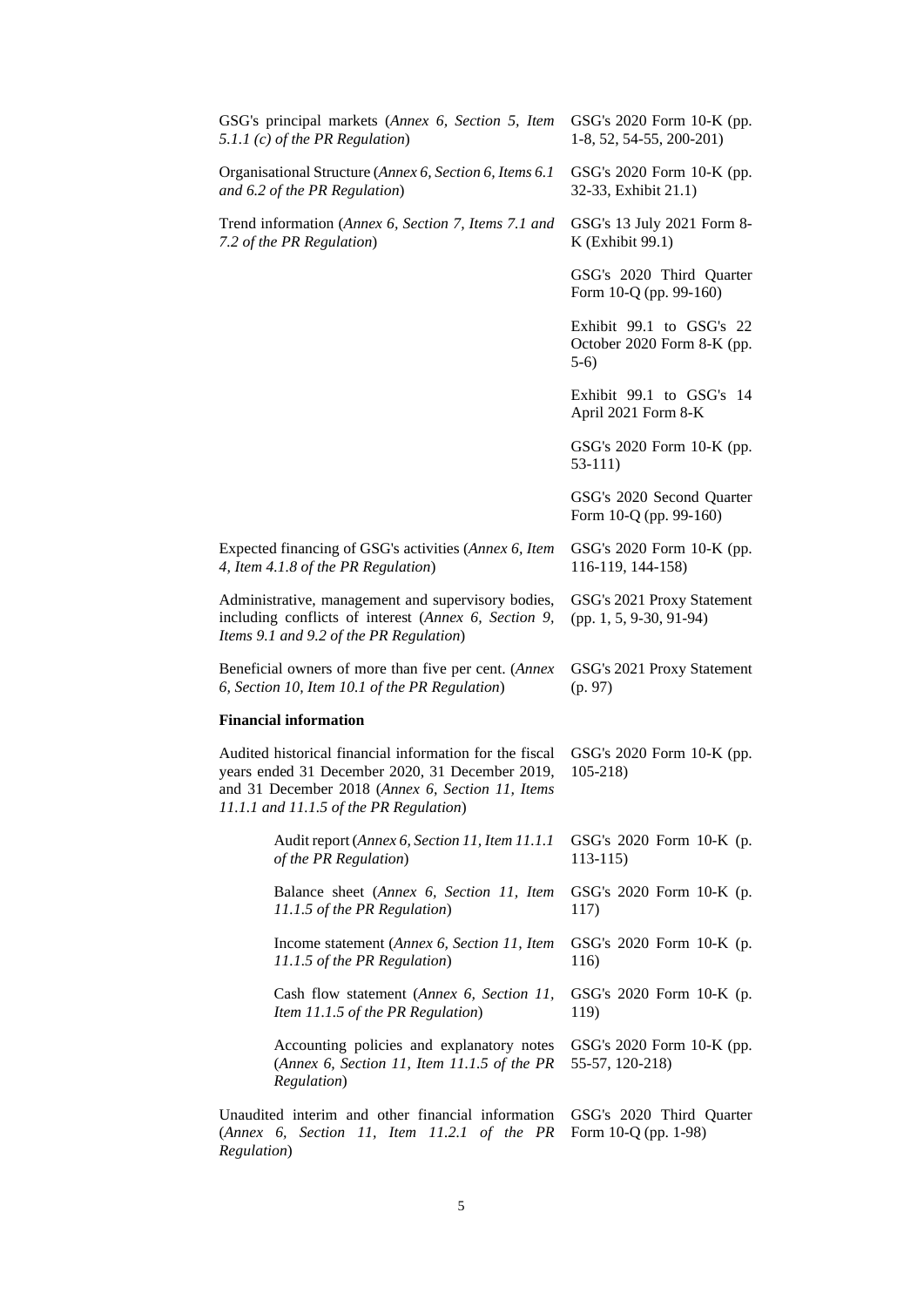| Balance sheet (Annex 6, Section 11, Item                                                                        | GSG's 2020 First Quarter                         |
|-----------------------------------------------------------------------------------------------------------------|--------------------------------------------------|
| 11.2.1 of the PR Regulation)                                                                                    | Form 10-Q $(p. 2)$                               |
| Income statement (Annex 6, Section 11, Item                                                                     | GSG's 2020 First Quarter                         |
| 11.2.1 of the PR Regulation)                                                                                    | Form $10-Q(p. 1)$                                |
| Cash flow statement ( <i>Annex 6, Section 11</i> ,                                                              | GSG's 2020 First Quarter                         |
| Item 11.2.1 of the PR Regulation)                                                                               | Form $10-Q(p, 4)$                                |
| Accounting policies and explanatory notes<br>(Annex 6, Section 11, Item 11.2.1 of the PR<br><i>Regulation</i> ) | GSG's 2020 First Quarter<br>Form 10-Q (pp. 5-96) |
| Legal and arbitration proceedings (Annex 6, Section                                                             | GSG's 2020 First Quarter                         |
| 11, Item 11.4.1 of the PR Regulation)                                                                           | Form 10-Q (pp. 84-92)                            |
|                                                                                                                 | GSG's $2020$ Form 10-K (pp.<br>45, 185-193)      |
| <b>Additional information</b>                                                                                   |                                                  |
| Share capital (Annex 6, Section 12, Item 12.1 of the PR                                                         | GSG's 2020 Form 10-K (pp.                        |

Any information included in the documents incorporated by reference that is not included in the cross-reference list is not incorporated by reference and is therefore not relevant to an investor (meaning that it is not necessary information to be included in this Base Prospectus pursuant to Article 6(1) of the EU Prospectus Regulation and/or UK Prospectus Regulation and is not otherwise required to be included under the relevant schedules of the PR Regulation).".

118, 184-186)

#### $2.$ **Amendments to the section entitled "General Information"**

*Regulation*)

The information in the section entitled "*General Information*" is amended and supplemented by deleting sub section 5 entitled "Availability of Documents" on pages 1115 to 1116 of the Original Base Prospectus and replacing it with the following:

### "5. **Availability of Documents**

Copies of the following documents will be made available for at least 10 years and may be obtained free of charge upon request during normal business hours from the specified office of the Issuers and the office of the Paying Agent in Luxembourg and each of the Paying Agents and (in the case of (i), on https://www.goldman sachs.ch/ch/media/ch/dokumente/sonstiges/19 10 04 GSFCI Constitutional Documents.pdf and in the case of (ii) to (iv),(xviii),(xix) and (xx) on the website of the Issuer at https://www.goldmansachs.com/investor relations/:

- (i) the constitutional documents of GSI;
- (ii) the constitutional documents of GSW;
- (iii) the constitutional documents of GSFCI;
- (iv) the certificate of incorporation of GSG;
- (v) GSI's 2021 First Quarter Financial Report;
- (vi) GSI's 2020 Third Quarter Financial Report;
- (vii) GSI's 2020 Second Quarter Financial Report;
- (viii) GSI's 2020 First Quarter Financial Report;
- (ix) GSI's Regulatory Ratios, 31 December 2019;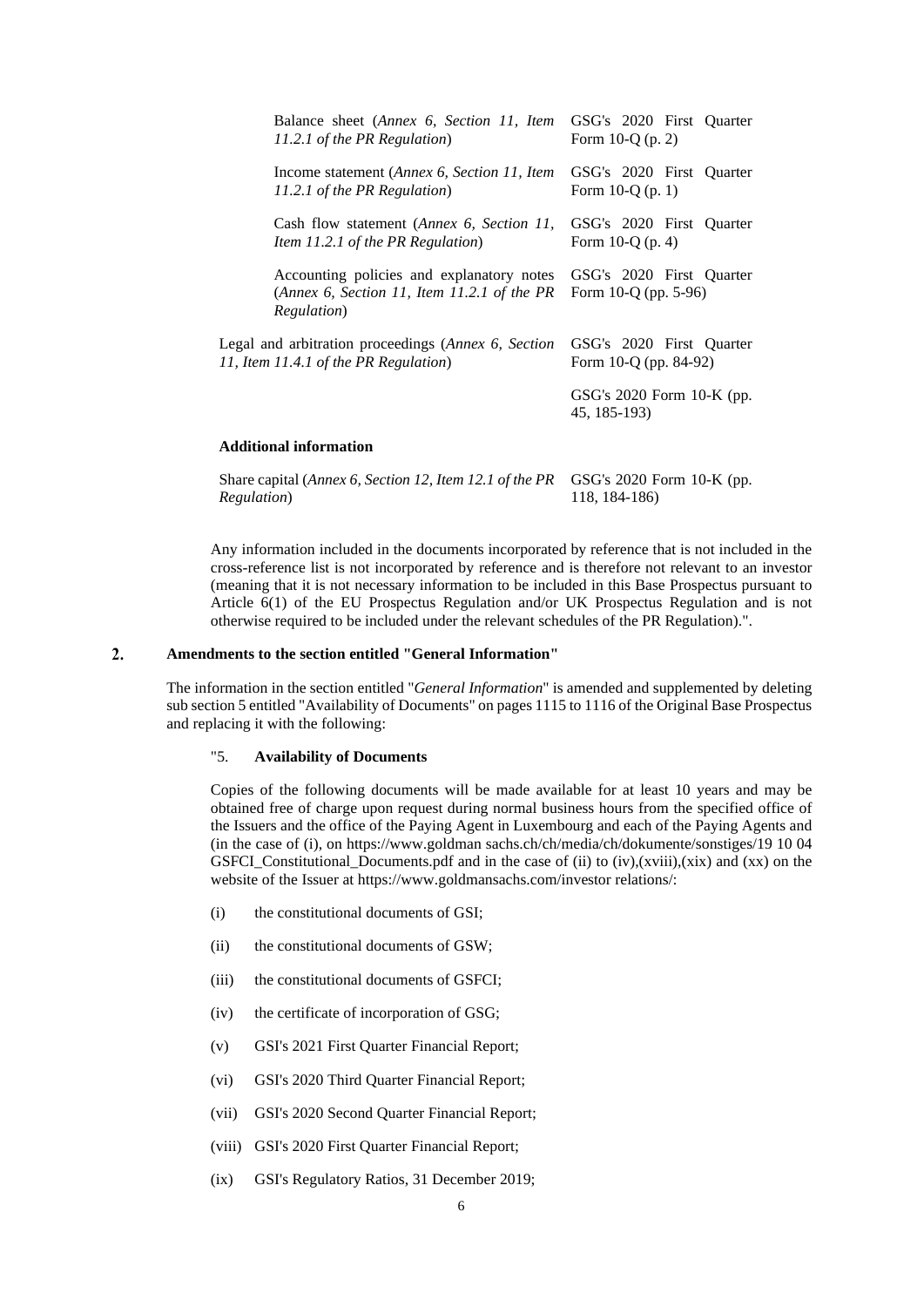- (x) GSI's 2020 Annual Report;
- (xi) GSI's 2019 Annual Report;
- (xii) GSI's 2018 Annual Report;
- (xiii) GSW's 2018 Financial Statements;
- (xiv) GSW's 2019 Financial Statements;
- (xv) GSW's 2020 Financial Statements;
- (xvi) GSW's 2020 Interim Financial Statements;
- (xvii) GSFCI's 2020 Financial Statements;
- (xviii) GSFCI's 2019 Financial Statements;
- (xix) GSFCI's 2018 Financial Statements;
- (xx) GSFCI's 2020 Interim Financial Statements;
- (xxi) GSG's 2021 First Quarter Form 10-Q;
- (xxii) GSG's 19 February 2021 Form 10 K;
- (xxiii) GSG's 13 July 2021 Form 8-K;
- (xxiv) GSG's 14 April 2021 Form 8-K;
- (xxv) GSG's 19 January 2021 Form 8 K;
- (xxvi) GSG's 22 October 2020 Form 8 K;
- (xxvii)GSG's 14 October 2020 Form 8 K;
- (xxviii) GSG's 24 July 2020 Form 8 K;
- (xxix) GSG's 15 July 2020 Form 8 K;
- (xxx) GSG's 2020 Third Quarter Form 10 Q;
- (xxxi) GSG's 2020 Second Quarter Form 10 Q;
- (xxxii)GSG's 2020 First Quarter Form 10 Q;
- (xxxiii) GSG's 2021 Proxy Statement;
- (xxxiv) GSG's 2020 Proxy Statement;
- (xxxv) GSG's 2019 Form 10-K;
- (xxxvi) the GSG Guaranty;
- (xxxvii) the GSI Guarantee;
- (xxxviii) the GSI (Cayman) Guarantee;
- (xxxix) the Programme Agency Agreement;
- (xl) the Deed of Covenant and the Cayman Deed of Covenant;
- (xli) the Issue Terms for each Tranche or Series of Securities that are listed on the Official List of the Luxembourg Stock Exchange or any other stock exchange;